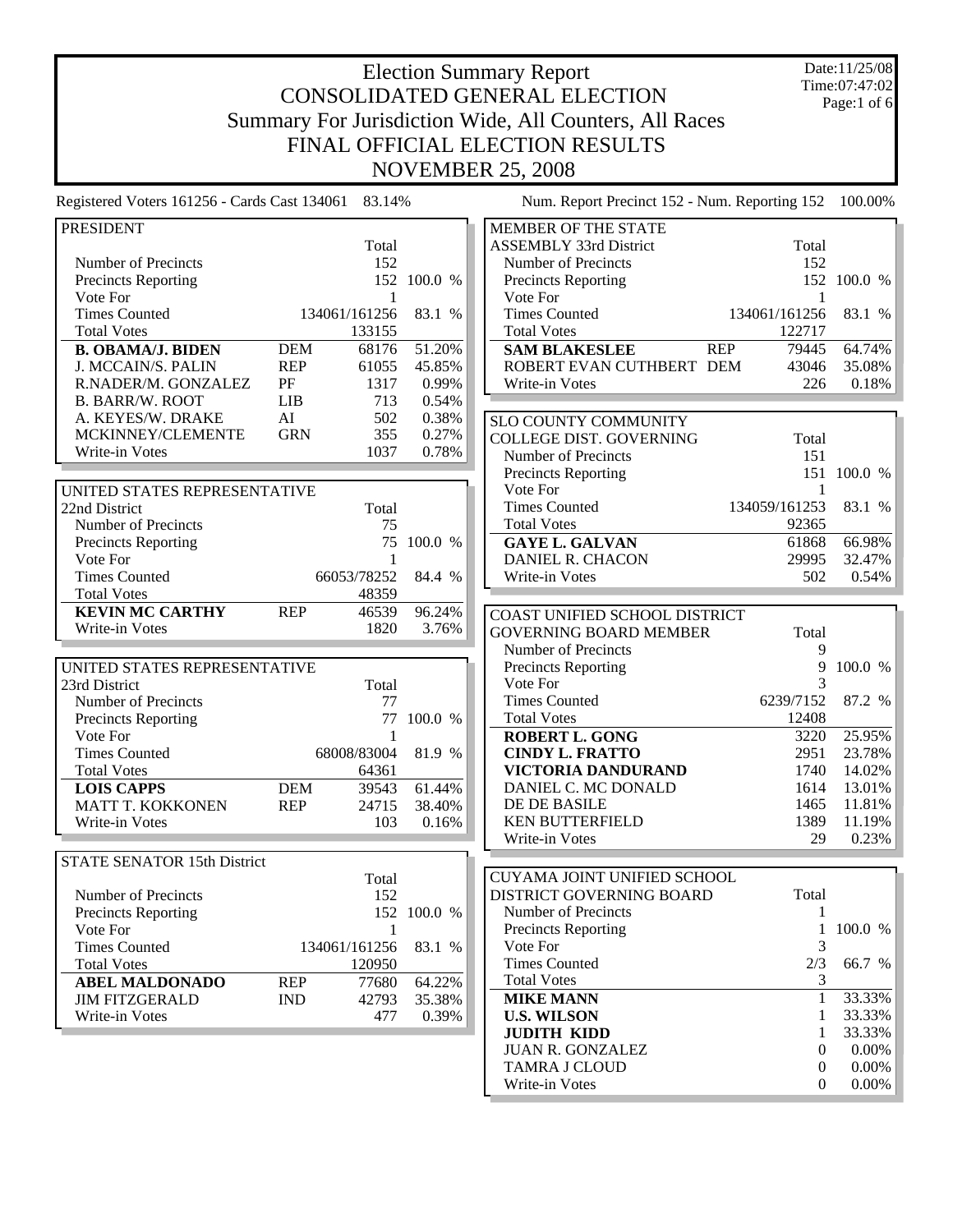Date:11/25/08 Time:07:47:02 Page:2 of 6

| PASO ROBLES JOINT UNIFIED        |                |            | PLEASANT VALLEY JOINT UNION       |
|----------------------------------|----------------|------------|-----------------------------------|
| <b>SCHOOL DISTRICT GOVERNING</b> | Total          |            | ELEMENTARY SCHOOL DISTRICT        |
| Number of Precincts              | 20             |            | Number of Precincts               |
| <b>Precincts Reporting</b>       |                | 20 100.0 % | Precincts Reporting               |
| Vote For                         | $\overline{4}$ |            | Vote For                          |
| <b>Times Counted</b>             | 20716/25097    | 82.5 %     | <b>Times Counted</b>              |
| <b>Total Votes</b>               | 52077          |            | <b>Total Votes</b>                |
| <b>TIM GEARHART</b>              | 9965           | 19.14%     | <b>MICHAEL MURPHY</b>             |
| <b>DEBI SAUNDERS</b>             | 9381           | 18.01%     | <b>VICKI RICHARDSON</b>           |
| <b>RUBEN F. TATE JR.</b>         | 7208           | 13.84%     | ROBERT VELASQUEZ                  |
| <b>ROBERT SIMOLA</b>             | 7060           | 13.56%     | Write-in Votes                    |
| <b>DEBBIE RITCHIE</b>            | 6488           | 12.46%     |                                   |
| <b>MARK PERRY</b>                | 6453           | 12.39%     | <b>CITY OF ATASCADERO</b>         |
| <b>BARBARA HARRIS</b>            | 5345           | 10.26%     | <b>COUNCILMEMBER</b>              |
| Write-in Votes                   | 177            | 0.34%      | Number of Precincts               |
|                                  |                |            | Precincts Reporting               |
| <b>SAN LUIS COASTAL UNIFIED</b>  |                |            | Vote For                          |
| SCHOOL DISTRICT GOVERNING        | Total          |            | <b>Times Counted</b>              |
| Number of Precincts              | 56             |            | <b>Total Votes</b>                |
| <b>Precincts Reporting</b>       |                | 56 100.0 % | <b>ROBERTA FONZI</b>              |
| Vote For                         | $\mathfrak{D}$ |            | JERRY L. CLAY, SR.                |
| <b>Times Counted</b>             | 45271/54828    | 82.6 %     | <b>BOB KELLEY</b>                 |
| <b>Total Votes</b>               | 45543          |            | <b>LEN COLAMARINO</b>             |
| <b>WALTER J. MILLAR</b>          | 14272          | 31.34%     | PAMELA HEATHERINGTON              |
| PHIL ANGEL                       | 12465          | 27.37%     | <b>BRET HEINEMANN</b>             |
| <b>LAURENCE HOULGATE</b>         | 11048          | 24.26%     | Write-in Votes                    |
| <b>CATHY DUNCAN</b>              | 7525           | 16.52%     |                                   |
| Write-in Votes                   | 233            | 0.51%      | <b>CITY OF GROVER BEACH MAYOR</b> |
|                                  |                |            |                                   |
| SAN MIGUEL JOINT UNION           |                |            | Number of Precincts               |
| SCHOOL DISTRICT GOVERNING        | Total          |            | <b>Precincts Reporting</b>        |
| Number of Precincts              | 2              |            | Vote For                          |
| <b>Precincts Reporting</b>       | $\overline{2}$ | 100.0 %    | <b>Times Counted</b>              |
| Vote For                         | $\mathfrak{D}$ |            | <b>Total Votes</b>                |
| <b>Times Counted</b>             | 1945/2442      | 79.6 %     | <b>JOHN P. SHOALS</b>             |
| <b>Total Votes</b>               | 2308           |            | <b>CHUCK ASHTON</b>               |
| <b>CHARLES W. BROOKS</b>         | 936            | 40.55%     | Write-in Votes                    |
| <b>ROBERT E. ROBERSON</b>        | 747            | 32.37%     |                                   |
| <b>SARA R. CELEDON</b>           | 615            | 26.65%     | <b>CITY OF GROVER BEACH</b>       |
| Write-in Votes                   | 10             | 0.43%      | COUNCIL MEMBER                    |

| SANTA MARIA-BONITA SCHOOL  |       |           |
|----------------------------|-------|-----------|
| DISTRICT GOVERNING BOARD   | Total |           |
| Number of Precincts        |       |           |
| <b>Precincts Reporting</b> |       | $100.0\%$ |
| Vote For                   | 3     |           |
| <b>Times Counted</b>       | 0/0   |           |
| <b>Total Votes</b>         |       |           |
| <b>DAVID RILOQUIO</b>      |       | N/A       |
| <b>KEN MILO</b>            |       | N/A       |
| DANIEL CADENA, JR.         |       | N/A       |
| <b>IKE OCHOA</b>           |       | N/A       |
| <b>CRAIG M. BEEBE</b>      |       | N/A       |
| Write-in Votes             |       | N/A       |
|                            |       |           |

| ELEMENTARY SCHOOL DISTRICT | Total   |         |
|----------------------------|---------|---------|
| Number of Precincts        |         |         |
| <b>Precincts Reporting</b> |         | 100.0 % |
| Vote For                   |         |         |
| Times Counted              | 433/489 | 88.5 %  |
| <b>Total Votes</b>         | 557     |         |
| <b>MICHAEL MURPHY</b>      | 206     | 36.98%  |
| VICKI RICHARDSON           | 183     | 32.85%  |
| ROBERT VELASQUEZ           | 159     | 28.55%  |
| Write-in Votes             | 9       | 1.62%   |
|                            |         |         |
| $CITV$ OF ATACCADEDO       |         |         |

| ULLY UF ATASUADEKU         |             |                  |
|----------------------------|-------------|------------------|
| COUNCILMEMBER              | Total       |                  |
| Number of Precincts        | 15          |                  |
| <b>Precincts Reporting</b> |             | 15 100.0<br>$\%$ |
| Vote For                   | 3           |                  |
| Times Counted              | 14206/16815 | 84.5 %           |
| <b>Total Votes</b>         | 31413       |                  |
| <b>ROBERTA FONZI</b>       | 8226        | 26.19%           |
| JERRY L. CLAY, SR.         | 7317        | 23.29%           |
| <b>BOB KELLEY</b>          | 5689        | 18.11%           |
| LEN COLAMARINO             | 3939        | 12.54%           |
| PAMELA HEATHERINGTON       | 3763        | 11.98%           |
| <b>BRET HEINEMANN</b>      | 2290        | 7.29%            |
| Write-in Votes             | 189         | $0.60\%$         |

| CITY OF GROVER BEACH MAYOR |                  |           |
|----------------------------|------------------|-----------|
|                            | Total            |           |
| Number of Precincts        |                  |           |
| <b>Precincts Reporting</b> |                  | 5 100.0 % |
| Vote For                   |                  |           |
| <b>Times Counted</b>       | 5431/7072 76.8 % |           |
| <b>Total Votes</b>         | 4895             |           |
| <b>JOHN P. SHOALS</b>      | 3032             | 61.94%    |
| <b>CHUCK ASHTON</b>        | 1841             | 37.61%    |
| Write-in Votes             | 22               | 0.45%     |

| CITY OF GROVER BEACH       |                             |           |
|----------------------------|-----------------------------|-----------|
| COUNCILMEMBER              | Total                       |           |
| Number of Precincts        | 5                           |           |
| <b>Precincts Reporting</b> |                             | 5 100.0 % |
| Vote For                   | $\mathcal{D}_{\mathcal{A}}$ |           |
| <b>Times Counted</b>       | 5431/7072                   | 76.8 %    |
| <b>Total Votes</b>         | 7011                        |           |
| <b>KAREN BRIGHT</b>        | 2626                        | 37.46%    |
| <b>DEBBIE PETERSON</b>     | 2365                        | 33.73%    |
| LIZ DOUKAS                 | 1978                        | 28.21%    |
| Write-in Votes             | 42                          | 0.60%     |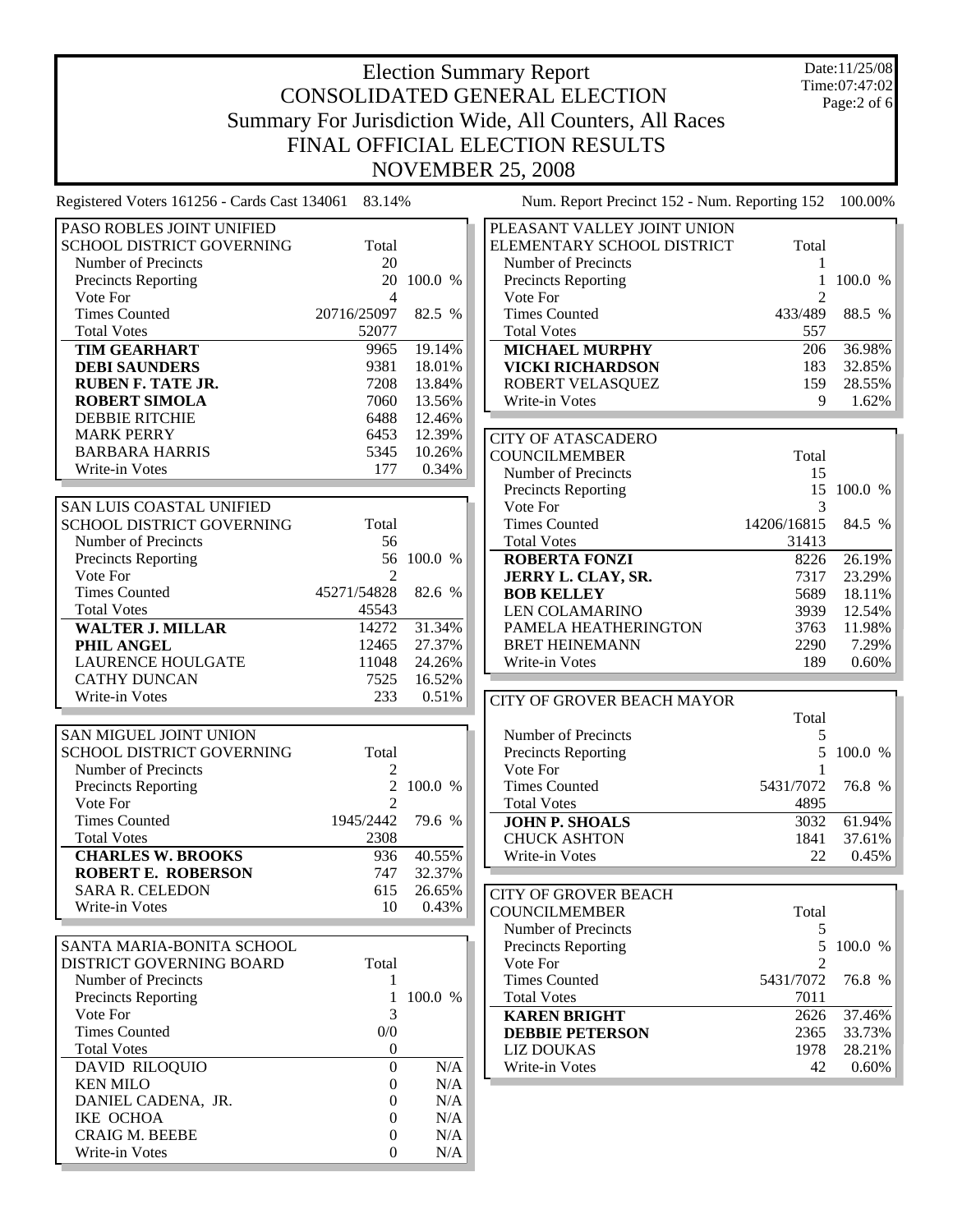Date:11/25/08 Time:07:47:02 Page:3 of 6

| Total<br><b>CLERK</b><br>Number of Precincts<br>Number o<br>6<br>Precincts Reporting<br>6<br>100.0 %<br>Precincts <sup>1</sup><br>Vote For<br>Vote For<br>1<br><b>Times Counted</b><br>6223/7290<br>85.4 %<br>Times Co<br><b>Total Votes</b><br>5843<br>Total Vote<br>49.84%<br>2912<br><b>JANICE PETERS</b><br><b>DENNIS</b><br><b>GEORGE LEAGE</b><br>2865<br>49.03%<br>Write-in \<br>Write-in Votes<br>66<br>1.13%<br><b>CITY OF MORRO BAY</b><br><b>COUNCILMEMBER</b><br>Total<br>Number of Precincts<br>6<br>100.0 %<br><b>Precincts Reporting</b><br>6<br>Vote For<br>$\mathfrak{D}$<br><b>Times Counted</b><br>6223/7290<br>85.4 %<br><b>Total Votes</b><br>10209<br><b>NOAH SMUKLER</b><br>32.96%<br>3365<br>27.75%<br><b>CARLA BORCHARD</b><br>2833<br>W."BILL" PEIRCE<br>2136<br>20.92%<br><b>ROGER EWING</b><br>1838<br>18.00%<br>Write-in Votes<br>37<br>0.36%<br><b>CITY OF PASO ROBLES MAYOR</b><br>Total<br>Number of Precincts<br>13<br>13<br>Precincts Reporting<br>100.0 %<br>Vote For<br>1<br><b>Times Counted</b><br>12544/15304<br>82.0 %<br><b>Total Votes</b><br>11272<br><b>DUANE PICANCO</b><br>40.90%<br>4610<br><b>GARY ALLEN NEMETH</b><br>40.53%<br>4569<br><b>JOHN BORST</b><br>1347<br>11.95%<br><b>JIM NORMAN</b><br>707<br>6.27%<br>Write-in Votes<br>39<br>0.35%<br><b>CITY OF PASO ROBLES</b><br><b>COUNCILMEMBER</b><br>Total<br>Number of Precincts<br>13<br>Precincts Reporting<br>100.0 %<br>13<br>Vote For<br>2<br><b>Times Counted</b><br>12544/15304<br>82.0 %<br><b>Total Votes</b><br>18800<br><b>FRED STRONG</b><br>5140<br>27.34%<br><b>NICK GILMAN</b><br>4998<br>26.59%<br><b>ED STEINBECK</b><br>4522<br>24.05%<br><b>DONALD S. FRANSEN JR</b><br>2324<br>12.36%<br>Vote For<br>DANIEL J. FRANKLIN<br>1761<br>9.37%<br>Write-in Votes<br>55<br>0.29% | <b>CITY OF MORRO BAY MAYOR</b> |  | CITY OF PA        |
|-------------------------------------------------------------------------------------------------------------------------------------------------------------------------------------------------------------------------------------------------------------------------------------------------------------------------------------------------------------------------------------------------------------------------------------------------------------------------------------------------------------------------------------------------------------------------------------------------------------------------------------------------------------------------------------------------------------------------------------------------------------------------------------------------------------------------------------------------------------------------------------------------------------------------------------------------------------------------------------------------------------------------------------------------------------------------------------------------------------------------------------------------------------------------------------------------------------------------------------------------------------------------------------------------------------------------------------------------------------------------------------------------------------------------------------------------------------------------------------------------------------------------------------------------------------------------------------------------------------------------------------------------------------------------------------------------------------------------------------------------------------------------------------------------------|--------------------------------|--|-------------------|
|                                                                                                                                                                                                                                                                                                                                                                                                                                                                                                                                                                                                                                                                                                                                                                                                                                                                                                                                                                                                                                                                                                                                                                                                                                                                                                                                                                                                                                                                                                                                                                                                                                                                                                                                                                                                       |                                |  |                   |
|                                                                                                                                                                                                                                                                                                                                                                                                                                                                                                                                                                                                                                                                                                                                                                                                                                                                                                                                                                                                                                                                                                                                                                                                                                                                                                                                                                                                                                                                                                                                                                                                                                                                                                                                                                                                       |                                |  |                   |
|                                                                                                                                                                                                                                                                                                                                                                                                                                                                                                                                                                                                                                                                                                                                                                                                                                                                                                                                                                                                                                                                                                                                                                                                                                                                                                                                                                                                                                                                                                                                                                                                                                                                                                                                                                                                       |                                |  |                   |
|                                                                                                                                                                                                                                                                                                                                                                                                                                                                                                                                                                                                                                                                                                                                                                                                                                                                                                                                                                                                                                                                                                                                                                                                                                                                                                                                                                                                                                                                                                                                                                                                                                                                                                                                                                                                       |                                |  |                   |
|                                                                                                                                                                                                                                                                                                                                                                                                                                                                                                                                                                                                                                                                                                                                                                                                                                                                                                                                                                                                                                                                                                                                                                                                                                                                                                                                                                                                                                                                                                                                                                                                                                                                                                                                                                                                       |                                |  |                   |
|                                                                                                                                                                                                                                                                                                                                                                                                                                                                                                                                                                                                                                                                                                                                                                                                                                                                                                                                                                                                                                                                                                                                                                                                                                                                                                                                                                                                                                                                                                                                                                                                                                                                                                                                                                                                       |                                |  |                   |
|                                                                                                                                                                                                                                                                                                                                                                                                                                                                                                                                                                                                                                                                                                                                                                                                                                                                                                                                                                                                                                                                                                                                                                                                                                                                                                                                                                                                                                                                                                                                                                                                                                                                                                                                                                                                       |                                |  |                   |
| CITY OF PA<br><b>TREASURE</b><br>Number o<br>Precincts 1<br>Vote For<br>Times Co<br><b>Total Vote</b><br><b>MICHAE</b><br>Write-in \<br><b>MARY A</b><br>Write-in \<br><b>CITY OF PI</b><br><b>COUNCILM</b><br>Number o<br>Precincts 1<br>Vote For<br>Times Co<br><b>Total Vote</b><br><b>ED WAA</b><br><b>TED EHI</b><br>CITY OF SA<br>Number o<br>Precincts 1<br>Times Co<br>Total Vote                                                                                                                                                                                                                                                                                                                                                                                                                                                                                                                                                                                                                                                                                                                                                                                                                                                                                                                                                                                                                                                                                                                                                                                                                                                                                                                                                                                                             |                                |  |                   |
|                                                                                                                                                                                                                                                                                                                                                                                                                                                                                                                                                                                                                                                                                                                                                                                                                                                                                                                                                                                                                                                                                                                                                                                                                                                                                                                                                                                                                                                                                                                                                                                                                                                                                                                                                                                                       |                                |  |                   |
|                                                                                                                                                                                                                                                                                                                                                                                                                                                                                                                                                                                                                                                                                                                                                                                                                                                                                                                                                                                                                                                                                                                                                                                                                                                                                                                                                                                                                                                                                                                                                                                                                                                                                                                                                                                                       |                                |  |                   |
|                                                                                                                                                                                                                                                                                                                                                                                                                                                                                                                                                                                                                                                                                                                                                                                                                                                                                                                                                                                                                                                                                                                                                                                                                                                                                                                                                                                                                                                                                                                                                                                                                                                                                                                                                                                                       |                                |  |                   |
|                                                                                                                                                                                                                                                                                                                                                                                                                                                                                                                                                                                                                                                                                                                                                                                                                                                                                                                                                                                                                                                                                                                                                                                                                                                                                                                                                                                                                                                                                                                                                                                                                                                                                                                                                                                                       |                                |  |                   |
|                                                                                                                                                                                                                                                                                                                                                                                                                                                                                                                                                                                                                                                                                                                                                                                                                                                                                                                                                                                                                                                                                                                                                                                                                                                                                                                                                                                                                                                                                                                                                                                                                                                                                                                                                                                                       |                                |  |                   |
|                                                                                                                                                                                                                                                                                                                                                                                                                                                                                                                                                                                                                                                                                                                                                                                                                                                                                                                                                                                                                                                                                                                                                                                                                                                                                                                                                                                                                                                                                                                                                                                                                                                                                                                                                                                                       |                                |  |                   |
|                                                                                                                                                                                                                                                                                                                                                                                                                                                                                                                                                                                                                                                                                                                                                                                                                                                                                                                                                                                                                                                                                                                                                                                                                                                                                                                                                                                                                                                                                                                                                                                                                                                                                                                                                                                                       |                                |  |                   |
|                                                                                                                                                                                                                                                                                                                                                                                                                                                                                                                                                                                                                                                                                                                                                                                                                                                                                                                                                                                                                                                                                                                                                                                                                                                                                                                                                                                                                                                                                                                                                                                                                                                                                                                                                                                                       |                                |  |                   |
|                                                                                                                                                                                                                                                                                                                                                                                                                                                                                                                                                                                                                                                                                                                                                                                                                                                                                                                                                                                                                                                                                                                                                                                                                                                                                                                                                                                                                                                                                                                                                                                                                                                                                                                                                                                                       |                                |  |                   |
|                                                                                                                                                                                                                                                                                                                                                                                                                                                                                                                                                                                                                                                                                                                                                                                                                                                                                                                                                                                                                                                                                                                                                                                                                                                                                                                                                                                                                                                                                                                                                                                                                                                                                                                                                                                                       |                                |  |                   |
|                                                                                                                                                                                                                                                                                                                                                                                                                                                                                                                                                                                                                                                                                                                                                                                                                                                                                                                                                                                                                                                                                                                                                                                                                                                                                                                                                                                                                                                                                                                                                                                                                                                                                                                                                                                                       |                                |  |                   |
|                                                                                                                                                                                                                                                                                                                                                                                                                                                                                                                                                                                                                                                                                                                                                                                                                                                                                                                                                                                                                                                                                                                                                                                                                                                                                                                                                                                                                                                                                                                                                                                                                                                                                                                                                                                                       |                                |  |                   |
|                                                                                                                                                                                                                                                                                                                                                                                                                                                                                                                                                                                                                                                                                                                                                                                                                                                                                                                                                                                                                                                                                                                                                                                                                                                                                                                                                                                                                                                                                                                                                                                                                                                                                                                                                                                                       |                                |  | <b>CITY OF PI</b> |
|                                                                                                                                                                                                                                                                                                                                                                                                                                                                                                                                                                                                                                                                                                                                                                                                                                                                                                                                                                                                                                                                                                                                                                                                                                                                                                                                                                                                                                                                                                                                                                                                                                                                                                                                                                                                       |                                |  |                   |
|                                                                                                                                                                                                                                                                                                                                                                                                                                                                                                                                                                                                                                                                                                                                                                                                                                                                                                                                                                                                                                                                                                                                                                                                                                                                                                                                                                                                                                                                                                                                                                                                                                                                                                                                                                                                       |                                |  | Number o          |
|                                                                                                                                                                                                                                                                                                                                                                                                                                                                                                                                                                                                                                                                                                                                                                                                                                                                                                                                                                                                                                                                                                                                                                                                                                                                                                                                                                                                                                                                                                                                                                                                                                                                                                                                                                                                       |                                |  | Precincts 1       |
|                                                                                                                                                                                                                                                                                                                                                                                                                                                                                                                                                                                                                                                                                                                                                                                                                                                                                                                                                                                                                                                                                                                                                                                                                                                                                                                                                                                                                                                                                                                                                                                                                                                                                                                                                                                                       |                                |  | Vote For          |
|                                                                                                                                                                                                                                                                                                                                                                                                                                                                                                                                                                                                                                                                                                                                                                                                                                                                                                                                                                                                                                                                                                                                                                                                                                                                                                                                                                                                                                                                                                                                                                                                                                                                                                                                                                                                       |                                |  | Times Co          |
|                                                                                                                                                                                                                                                                                                                                                                                                                                                                                                                                                                                                                                                                                                                                                                                                                                                                                                                                                                                                                                                                                                                                                                                                                                                                                                                                                                                                                                                                                                                                                                                                                                                                                                                                                                                                       |                                |  | <b>Total Vote</b> |
|                                                                                                                                                                                                                                                                                                                                                                                                                                                                                                                                                                                                                                                                                                                                                                                                                                                                                                                                                                                                                                                                                                                                                                                                                                                                                                                                                                                                                                                                                                                                                                                                                                                                                                                                                                                                       |                                |  |                   |
|                                                                                                                                                                                                                                                                                                                                                                                                                                                                                                                                                                                                                                                                                                                                                                                                                                                                                                                                                                                                                                                                                                                                                                                                                                                                                                                                                                                                                                                                                                                                                                                                                                                                                                                                                                                                       |                                |  | <b>BILL RAI</b>   |
|                                                                                                                                                                                                                                                                                                                                                                                                                                                                                                                                                                                                                                                                                                                                                                                                                                                                                                                                                                                                                                                                                                                                                                                                                                                                                                                                                                                                                                                                                                                                                                                                                                                                                                                                                                                                       |                                |  |                   |
|                                                                                                                                                                                                                                                                                                                                                                                                                                                                                                                                                                                                                                                                                                                                                                                                                                                                                                                                                                                                                                                                                                                                                                                                                                                                                                                                                                                                                                                                                                                                                                                                                                                                                                                                                                                                       |                                |  |                   |
|                                                                                                                                                                                                                                                                                                                                                                                                                                                                                                                                                                                                                                                                                                                                                                                                                                                                                                                                                                                                                                                                                                                                                                                                                                                                                                                                                                                                                                                                                                                                                                                                                                                                                                                                                                                                       |                                |  |                   |
|                                                                                                                                                                                                                                                                                                                                                                                                                                                                                                                                                                                                                                                                                                                                                                                                                                                                                                                                                                                                                                                                                                                                                                                                                                                                                                                                                                                                                                                                                                                                                                                                                                                                                                                                                                                                       |                                |  |                   |
|                                                                                                                                                                                                                                                                                                                                                                                                                                                                                                                                                                                                                                                                                                                                                                                                                                                                                                                                                                                                                                                                                                                                                                                                                                                                                                                                                                                                                                                                                                                                                                                                                                                                                                                                                                                                       |                                |  |                   |
|                                                                                                                                                                                                                                                                                                                                                                                                                                                                                                                                                                                                                                                                                                                                                                                                                                                                                                                                                                                                                                                                                                                                                                                                                                                                                                                                                                                                                                                                                                                                                                                                                                                                                                                                                                                                       |                                |  |                   |
|                                                                                                                                                                                                                                                                                                                                                                                                                                                                                                                                                                                                                                                                                                                                                                                                                                                                                                                                                                                                                                                                                                                                                                                                                                                                                                                                                                                                                                                                                                                                                                                                                                                                                                                                                                                                       |                                |  |                   |
|                                                                                                                                                                                                                                                                                                                                                                                                                                                                                                                                                                                                                                                                                                                                                                                                                                                                                                                                                                                                                                                                                                                                                                                                                                                                                                                                                                                                                                                                                                                                                                                                                                                                                                                                                                                                       |                                |  |                   |
|                                                                                                                                                                                                                                                                                                                                                                                                                                                                                                                                                                                                                                                                                                                                                                                                                                                                                                                                                                                                                                                                                                                                                                                                                                                                                                                                                                                                                                                                                                                                                                                                                                                                                                                                                                                                       |                                |  |                   |
|                                                                                                                                                                                                                                                                                                                                                                                                                                                                                                                                                                                                                                                                                                                                                                                                                                                                                                                                                                                                                                                                                                                                                                                                                                                                                                                                                                                                                                                                                                                                                                                                                                                                                                                                                                                                       |                                |  |                   |
|                                                                                                                                                                                                                                                                                                                                                                                                                                                                                                                                                                                                                                                                                                                                                                                                                                                                                                                                                                                                                                                                                                                                                                                                                                                                                                                                                                                                                                                                                                                                                                                                                                                                                                                                                                                                       |                                |  |                   |
|                                                                                                                                                                                                                                                                                                                                                                                                                                                                                                                                                                                                                                                                                                                                                                                                                                                                                                                                                                                                                                                                                                                                                                                                                                                                                                                                                                                                                                                                                                                                                                                                                                                                                                                                                                                                       |                                |  |                   |
|                                                                                                                                                                                                                                                                                                                                                                                                                                                                                                                                                                                                                                                                                                                                                                                                                                                                                                                                                                                                                                                                                                                                                                                                                                                                                                                                                                                                                                                                                                                                                                                                                                                                                                                                                                                                       |                                |  | <b>WAYNE</b>      |
|                                                                                                                                                                                                                                                                                                                                                                                                                                                                                                                                                                                                                                                                                                                                                                                                                                                                                                                                                                                                                                                                                                                                                                                                                                                                                                                                                                                                                                                                                                                                                                                                                                                                                                                                                                                                       |                                |  | Write-in \        |
|                                                                                                                                                                                                                                                                                                                                                                                                                                                                                                                                                                                                                                                                                                                                                                                                                                                                                                                                                                                                                                                                                                                                                                                                                                                                                                                                                                                                                                                                                                                                                                                                                                                                                                                                                                                                       |                                |  |                   |
|                                                                                                                                                                                                                                                                                                                                                                                                                                                                                                                                                                                                                                                                                                                                                                                                                                                                                                                                                                                                                                                                                                                                                                                                                                                                                                                                                                                                                                                                                                                                                                                                                                                                                                                                                                                                       |                                |  |                   |
|                                                                                                                                                                                                                                                                                                                                                                                                                                                                                                                                                                                                                                                                                                                                                                                                                                                                                                                                                                                                                                                                                                                                                                                                                                                                                                                                                                                                                                                                                                                                                                                                                                                                                                                                                                                                       |                                |  |                   |
|                                                                                                                                                                                                                                                                                                                                                                                                                                                                                                                                                                                                                                                                                                                                                                                                                                                                                                                                                                                                                                                                                                                                                                                                                                                                                                                                                                                                                                                                                                                                                                                                                                                                                                                                                                                                       |                                |  |                   |
|                                                                                                                                                                                                                                                                                                                                                                                                                                                                                                                                                                                                                                                                                                                                                                                                                                                                                                                                                                                                                                                                                                                                                                                                                                                                                                                                                                                                                                                                                                                                                                                                                                                                                                                                                                                                       |                                |  |                   |
|                                                                                                                                                                                                                                                                                                                                                                                                                                                                                                                                                                                                                                                                                                                                                                                                                                                                                                                                                                                                                                                                                                                                                                                                                                                                                                                                                                                                                                                                                                                                                                                                                                                                                                                                                                                                       |                                |  |                   |
|                                                                                                                                                                                                                                                                                                                                                                                                                                                                                                                                                                                                                                                                                                                                                                                                                                                                                                                                                                                                                                                                                                                                                                                                                                                                                                                                                                                                                                                                                                                                                                                                                                                                                                                                                                                                       |                                |  |                   |
|                                                                                                                                                                                                                                                                                                                                                                                                                                                                                                                                                                                                                                                                                                                                                                                                                                                                                                                                                                                                                                                                                                                                                                                                                                                                                                                                                                                                                                                                                                                                                                                                                                                                                                                                                                                                       |                                |  |                   |
|                                                                                                                                                                                                                                                                                                                                                                                                                                                                                                                                                                                                                                                                                                                                                                                                                                                                                                                                                                                                                                                                                                                                                                                                                                                                                                                                                                                                                                                                                                                                                                                                                                                                                                                                                                                                       |                                |  | <b>DAVE RO</b>    |

| CITY OF PASO ROBLES CITY   |                    |            |
|----------------------------|--------------------|------------|
| CLERK.                     | Total              |            |
| Number of Precincts        | 13                 |            |
| <b>Precincts Reporting</b> |                    | 13 100.0 % |
| Vote For                   |                    |            |
| <b>Times Counted</b>       | 12544/15304 82.0 % |            |
| <b>Total Votes</b>         | 8886               |            |
| <b>DENNIS FANSLER</b>      | 8782               | 98.83%     |
| Write-in Votes             | 104                | 1.17%      |
|                            |                    |            |

| CITY OF PASO ROBLES CITY   |                    |            |
|----------------------------|--------------------|------------|
| TREASURER                  | Total              |            |
| Number of Precincts        | 13                 |            |
| <b>Precincts Reporting</b> |                    | 13 100.0 % |
| Vote For                   |                    |            |
| <b>Times Counted</b>       | 12544/15304 82.0 % |            |
| <b>Total Votes</b>         | 8957               |            |
| <b>MICHAEL J. COMPTON</b>  | 8840               | 98.69%     |
| Write-in Votes             | 117                | 1 3 1 %    |

| CITY OF PISMO BEACH MAYOR  |           |         |
|----------------------------|-----------|---------|
|                            | Total     |         |
| Number of Precincts        | 6         |         |
| <b>Precincts Reporting</b> |           | 100.0 % |
| Vote For                   |           |         |
| <b>Times Counted</b>       | 4959/5857 | 84.7 %  |
| <b>Total Votes</b>         | 4556      |         |
| <b>MARY ANN REISS</b>      | 2866      | 62.91%  |
| <b>BILL RABENALDT</b>      | 1652      | 36.26%  |
| Write-in Votes             | 38        | 0.83%   |

| <b>CITY OF PISMO BEACH</b> |                             |                 |
|----------------------------|-----------------------------|-----------------|
| <b>COUNCILMEMBER</b>       | Total                       |                 |
| Number of Precincts        | 6                           |                 |
| <b>Precincts Reporting</b> |                             | $6\quad100.0\%$ |
| Vote For                   | $\mathcal{D}_{\mathcal{A}}$ |                 |
| <b>Times Counted</b>       | 4959/5857                   | 84.7 %          |
| <b>Total Votes</b>         | 6609                        |                 |
| <b>ED WAAGE</b>            | 2775                        | 41.99%          |
| <b>TED EHRING</b>          | 2701                        | 40.87%          |
| <b>WAYNE KING</b>          | 1083                        | 16.39%          |
| Write-in Votes             | 50                          | 0.76%           |

| CITY OF SAN LUIS OBISPO MAYOR |                    |            |
|-------------------------------|--------------------|------------|
|                               | Total              |            |
| Number of Precincts           | 29                 |            |
| <b>Precincts Reporting</b>    |                    | 29 100.0 % |
| Vote For                      |                    |            |
| <b>Times Counted</b>          | 23586/29619 79.6 % |            |
| <b>Total Votes</b>            | 19539              |            |
| <b>DAVE ROMERO</b>            | 13234              | 67.73%     |
| <b>TERRY MOHAN</b>            | 6136               | 31.40%     |
| Write-in Votes                | 169                | 0.86%      |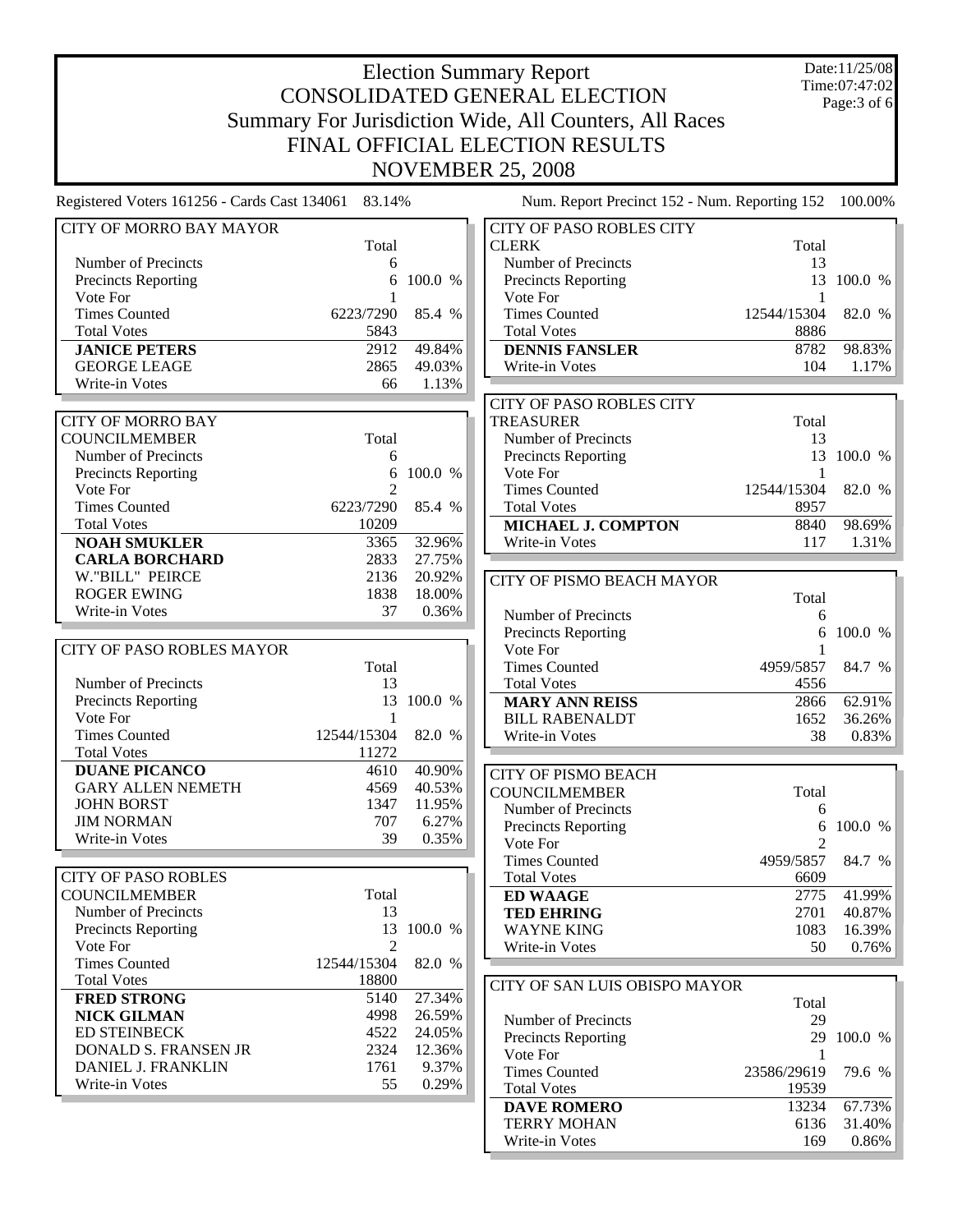Date:11/25/08 Time:07:47:02 Page:4 of 6

CITY OF SAN LUIS OBISPO COUNCILMEMBER Total Number of Precincts 29 Precincts Reporting 29 100.0 % Vote For 2 Times Counted 23586/29619 79.6 % Total Votes 33609 **JAN MARX** 8571 25.50% **JOHN B. ASHBAUGH** 7714 22.95%<br>PAUL BROWN 7217 21.47% PAUL BROWN DAN CARPENTER 6689 19.90% ARNOLD RUIZ 1827 5.44% MARCIA NELSON 1517 4.51% Write-in Votes 74 0.22%

| PORT SAN LUIS HARBOR DISTRICT |                    |          |
|-------------------------------|--------------------|----------|
| <b>COMMISSIONER</b>           | Total              |          |
| Number of Precincts           | 72                 |          |
| <b>Precincts Reporting</b>    |                    | 72 100.0 |
| Vote For                      |                    |          |
| <b>Times Counted</b>          | 59948/73406 81.7 % |          |
| <b>Total Votes</b>            | 90424              |          |
| <b>CAROLYN MOFFATT</b>        | 26551              | 29.36%   |
| <b>JIM BLECHA</b>             | 23421              | 25.90%   |
| <b>JACK SCARBROUGH</b>        | 22412              | 24.79%   |
| <b>STEW JENKINS</b>           | 17675              | 19.55%   |
| Write-in Votes                | 365                | 0.40%    |

| <b>CAMBRIA COMMUNITY SERVICES</b> |           |               |
|-----------------------------------|-----------|---------------|
| DISTRICT DIRECTOR                 | Total     |               |
| Number of Precincts               | 4         |               |
| <b>Precincts Reporting</b>        | 4         | 100.0<br>$\%$ |
| Vote For                          | 3         |               |
| <b>Times Counted</b>              | 3922/4444 | 88.3<br>$\%$  |
| <b>Total Votes</b>                | 9363      |               |
| <b>MURIL CLIFT</b>                | 1740      | 18.58%        |
| <b>FRANK J. DEMICCO</b>           | 1630      | 17.41%        |
| <b>ALLAN S. MACKINNON</b>         | 1548      | 16.53%        |
| RICHARD A. DAVEGA                 | 1470      | 15.70%        |
| <b>JOAN COBIN</b>                 | 1209      | 12.91%        |
| <b>ILAN FUNKE-BILU</b>            | 1098      | 11.73%        |
| CLIVE N. FINCHAMP                 | 638       | 6.81%         |
| Write-in Votes                    | 30        | 0.32%         |

| <b>CRESTON HILLS RANCH</b>  |                             |           |
|-----------------------------|-----------------------------|-----------|
| COMMUNITY SERVICES DISTRICT | Total                       |           |
| Number of Precincts         |                             |           |
| <b>Precincts Reporting</b>  |                             | $100.0\%$ |
| Vote For                    | $\mathcal{D}_{\mathcal{A}}$ |           |
| <b>Times Counted</b>        | 23/28                       | 82.1 %    |
| <b>Total Votes</b>          | 45                          |           |
| <b>MICHAEL PROWSE</b>       | 13                          | 28.89%    |
| <b>TOM BLANKENSHIP</b>      | 13                          | 28.89%    |
| <b>JON E. OLSON</b>         | 10                          | 22.22%    |
| <b>NINA COURTNEY</b>        | 9                           | 20.00%    |
| Write-in Votes              |                             |           |

| HERITAGE RANCH COMMUNITY   |                             |          |
|----------------------------|-----------------------------|----------|
| SERVICES DISTRICT DIRECTOR | Total                       |          |
| Number of Precincts        | 2                           |          |
| <b>Precincts Reporting</b> |                             | 2,100.0% |
| Vote For                   | $\mathcal{D}_{\mathcal{A}}$ |          |
| <b>Times Counted</b>       | 1073/1353 79.3 %            |          |
| <b>Total Votes</b>         | 1324                        |          |
| <b>RICHARD GOURLEY</b>     | 538                         | 40.63%   |
| <b>DAN BURGESS</b>         | 399                         | 30.14%   |
| <b>ED KRAEMER</b>          | 371                         | 28.02%   |
| Write-in Votes             | 16                          | 1.21%    |

| HERITAGE RANCH COMMUNITY          |                  |          |
|-----------------------------------|------------------|----------|
| <b>SERVICES DISTRICT DIRECTOR</b> | Total            |          |
| Number of Precincts               |                  |          |
| <b>Precincts Reporting</b>        |                  | 2,100.0% |
| Vote For                          |                  |          |
| <b>Times Counted</b>              | 1073/1353 79.3 % |          |
| <b>Total Votes</b>                | 808              |          |
| <b>DON CLARKE</b>                 | 404              | 50.00%   |
| <b>DENNIS MACK</b>                | 396-             | 49.01%   |
| Write-in Votes                    | 8                | 0.99%    |

| LOS OSOS COMMUNITY SERVICES |           |              |
|-----------------------------|-----------|--------------|
| DISTRICT DIRECTOR           | Total     |              |
| Number of Precincts         | 9         |              |
| <b>Precincts Reporting</b>  | 9         | 100.0        |
| Vote For                    |           |              |
| Times Counted               | 8605/9906 | 86.9<br>$\%$ |
| <b>Total Votes</b>          | 13193     |              |
| <b>MARSHALL E. OCHYLSKI</b> | 4329      | 32.81%       |
| <b>MARIA M. KELLY</b>       | 3735      | 28.31%       |
| <b>KAREN VENDITTI</b>       | 3047      | 23.10%       |
| ALON PERLMAN                | 1444      | 10.95%       |
| DAVID B. DUGGAN             | 575       | 4.36%        |
| Write-in Votes              | 63        | 0.48%        |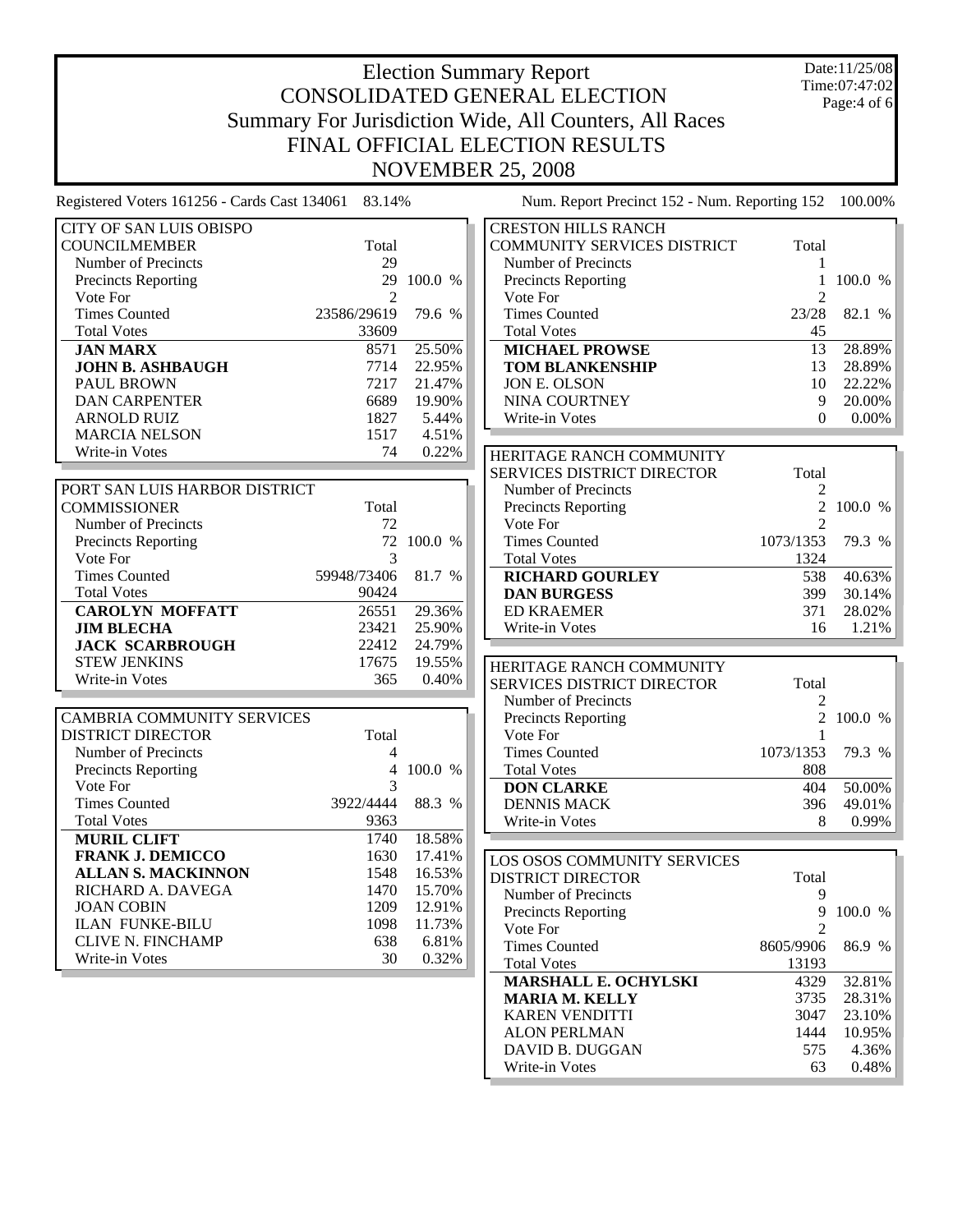Date:11/25/08 Time:07:47:02 Page:5 of 6

| OCEANO COMMUNITY SERVICES     |                |             | PROP 4- WAITING              |               |             |
|-------------------------------|----------------|-------------|------------------------------|---------------|-------------|
| <b>DISTRICT DIRECTOR</b>      | Total          |             | PERIOD/PARENTAL NOTIFICATION | Total         |             |
| Number of Precincts           | 4              |             | Number of Precincts          | 152           |             |
| Precincts Reporting           | $\overline{4}$ | 100.0 %     | Precincts Reporting          |               | 152 100.0 % |
| Vote For                      | 3              |             | Vote For                     | 1             |             |
| <b>Times Counted</b>          | 2438/3287      | 74.2 %      | <b>Times Counted</b>         | 134061/161256 | 83.1 %      |
| <b>Total Votes</b>            | 4289           |             | <b>Total Votes</b>           | 127961        |             |
| <b>JIM HILL</b>               | 1213           | 28.28%      | NO                           | 70817         | 55.34%      |
| <b>MARY K. LUCEY</b>          | 1212           | 28.26%      | <b>YES</b>                   | 57144         | 44.66%      |
| <b>VERN DAHL</b>              | 972            | 22.66%      |                              |               |             |
| <b>BILL BOOKOUT</b>           | 851            | 19.84%      | PROP 5- NON VIOLENT DRUG     |               |             |
| Write-in Votes                | 41             | 0.96%       | OFFENSES $(50\% + 1)$        | Total         |             |
|                               |                |             | Number of Precincts          | 152           |             |
| <b>CAMBRIA COMMUNITY</b>      |                |             | Precincts Reporting          |               | 152 100.0 % |
| HEALTHCARE DISTRICT DIRECTOR  | Total          |             | Vote For                     | $\mathbf{1}$  |             |
| Number of Precincts           | 5              |             | <b>Times Counted</b>         | 134061/161256 | 83.1 %      |
| Precincts Reporting           | 5              | 100.0 %     | <b>Total Votes</b>           | 125030        |             |
| Vote For                      | $\mathfrak{D}$ |             | NO                           | 71615         | 57.28%      |
| <b>Times Counted</b>          | 4300/4884      | 88.0 %      | <b>YES</b>                   | 53415         | 42.72%      |
| <b>Total Votes</b>            | 5639           |             |                              |               |             |
| <b>KRISTI A. JENKINS</b>      | 2367           | 41.98%      |                              |               |             |
| <b>GREG BATES</b>             | 1976           | 35.04%      | PROP 6- LAW ENFORCEMENT      |               |             |
| PAULA TAVES                   | 1284           | 22.77%      | FUNDING $(50\% + 1)$         | Total         |             |
| Write-in Votes                | 12             | 0.21%       | Number of Precincts          | 152           |             |
|                               |                |             | Precincts Reporting          |               | 152 100.0 % |
|                               |                |             | Vote For                     | $\mathbf{1}$  |             |
| PROP 1A-SAFE, RELIABLE        |                |             | <b>Times Counted</b>         | 134061/161256 | 83.1 %      |
| HIGH-SPEED PASSENGER TRAIN    | Total          |             | <b>Total Votes</b>           | 121555        |             |
| Number of Precincts           | 152            |             | NO                           | 92089         | 75.76%      |
| Precincts Reporting           |                | 152 100.0 % | <b>YES</b>                   | 29466         | 24.24%      |
| Vote For                      | 1              |             |                              |               |             |
| <b>Times Counted</b>          | 134061/161256  | 83.1 %      | PROP 7- RENEWABLE ENERGY     |               |             |
| <b>Total Votes</b>            | 125345         |             | <b>GENERATION</b> (50%+1)    | Total         |             |
| N <sub>O</sub>                | 67252          | 53.65%      | Number of Precincts          | 152           |             |
| <b>YES</b>                    | 58093          | 46.35%      | <b>Precincts Reporting</b>   |               | 152 100.0 % |
|                               |                |             | Vote For                     | 1             |             |
| PROP 2- STANDARDS FOR         |                |             | <b>Times Counted</b>         | 134061/161256 | 83.1 %      |
| <b>CONFINING FARM ANIMALS</b> | Total          |             | <b>Total Votes</b>           | 124742        |             |
| Number of Precincts           | 152            |             | NO                           | 81679         | 65.48%      |
| Precincts Reporting           |                | 152 100.0 % | <b>YES</b>                   | 43063         | 34.52%      |
| Vote For                      |                |             |                              |               |             |
| <b>Times Counted</b>          | 134061/161256  | 83.1 %      | PROP 8- ELIMINATES RIGHTS OF |               |             |
| <b>Total Votes</b>            | 128022         |             | SAME SEX COUPLES TO MARRY    | Total         |             |
| <b>YES</b>                    | 73020          | 57.04%      | Number of Precincts          | 152           |             |
| NO                            | 55002          | 42.96%      | Precincts Reporting          |               | 152 100.0 % |
|                               |                |             | Vote For                     | 1             |             |
| PROP 3- CHILDREN'S HOSPITAL   |                |             | <b>Times Counted</b>         | 134061/161256 | 83.1 %      |
| <b>BOND ACT</b> $(50\% +1)$   | Total          |             | <b>Total Votes</b>           | 131859        |             |
| Number of Precincts           | 152            |             |                              |               |             |
| <b>Precincts Reporting</b>    |                | 152 100.0 % | <b>YES</b>                   | 67304         | 51.04%      |
| Vote For                      | 1              |             | NO.                          | 64555         | 48.96%      |
| <b>Times Counted</b>          | 134061/161256  | 83.1 %      |                              |               |             |
|                               |                |             |                              |               |             |
| <b>Total Votes</b>            | 124003         |             |                              |               |             |
| NO                            | 66191          | 53.38%      |                              |               |             |
| <b>YES</b>                    | 57812          | 46.62%      |                              |               |             |